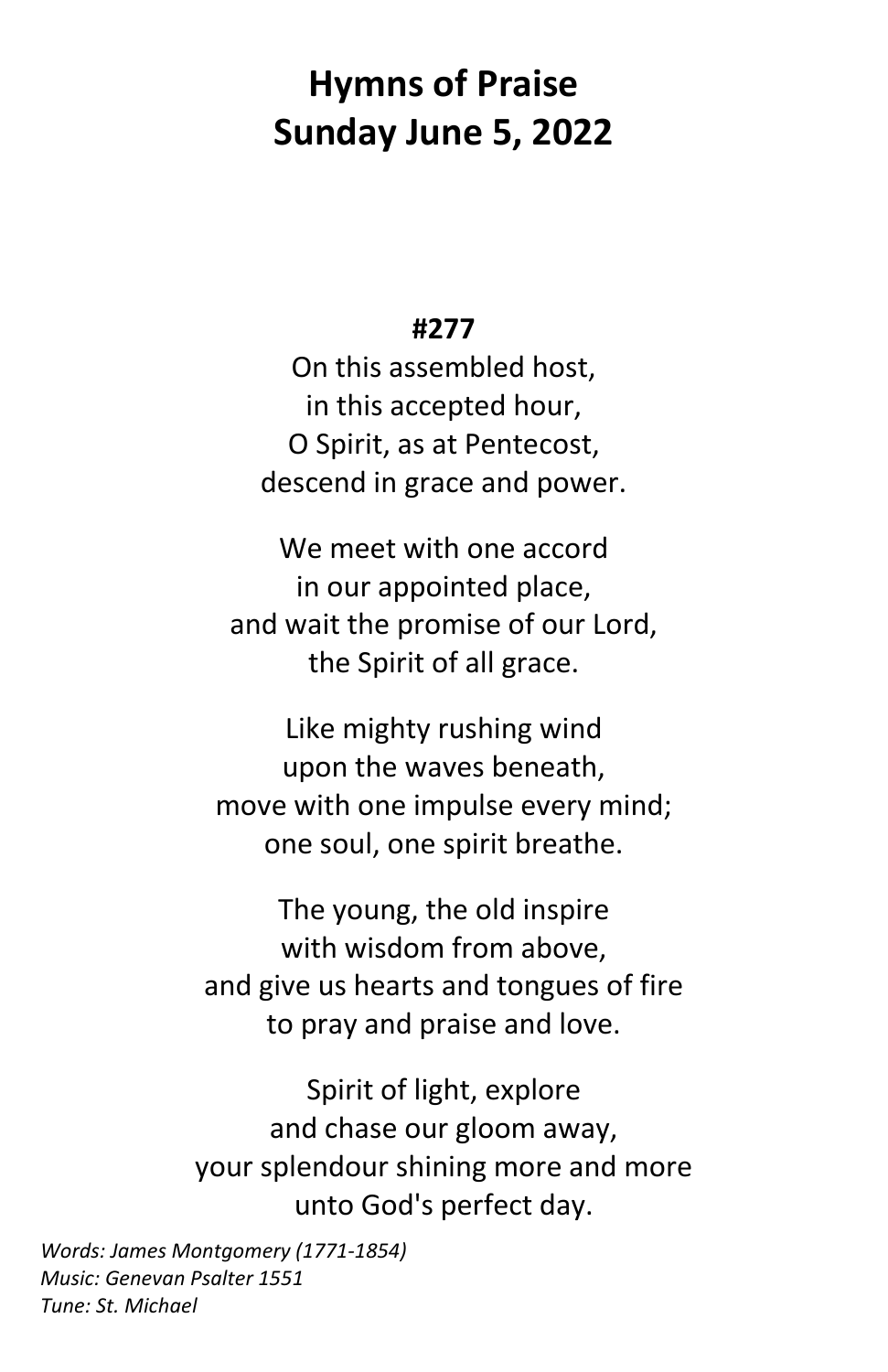### **#471**

We are one in the Spirit, we are one in the Lord, we are one in the Spirit, we are one in the Lord, and we pray that all unity will one day be restored,

*(Refrain)* and they'll know we are Christians by our love, by our love, and they'll know we are Christians, by our love.

We will walk with each other, we will walk hand in hand, we will walk with each other, we will walk hand in hand, and together we'll spread the news that God is in our land, *(Refrain)*

We will work with each other, we will work side by side, we will work with each other, we will work side by side, and we'll guard each one's dignity and save each one's pride, *(Refrain)*

All praise to the Father, from whom all things come, and all praise to Christ Jesus, who is God's only Son, and all praise to the Spirit, who makes us one, *(Refrain)*

*Words & Music: Peter Scholtes (1938-2009); Tune: We are one in the Spirit*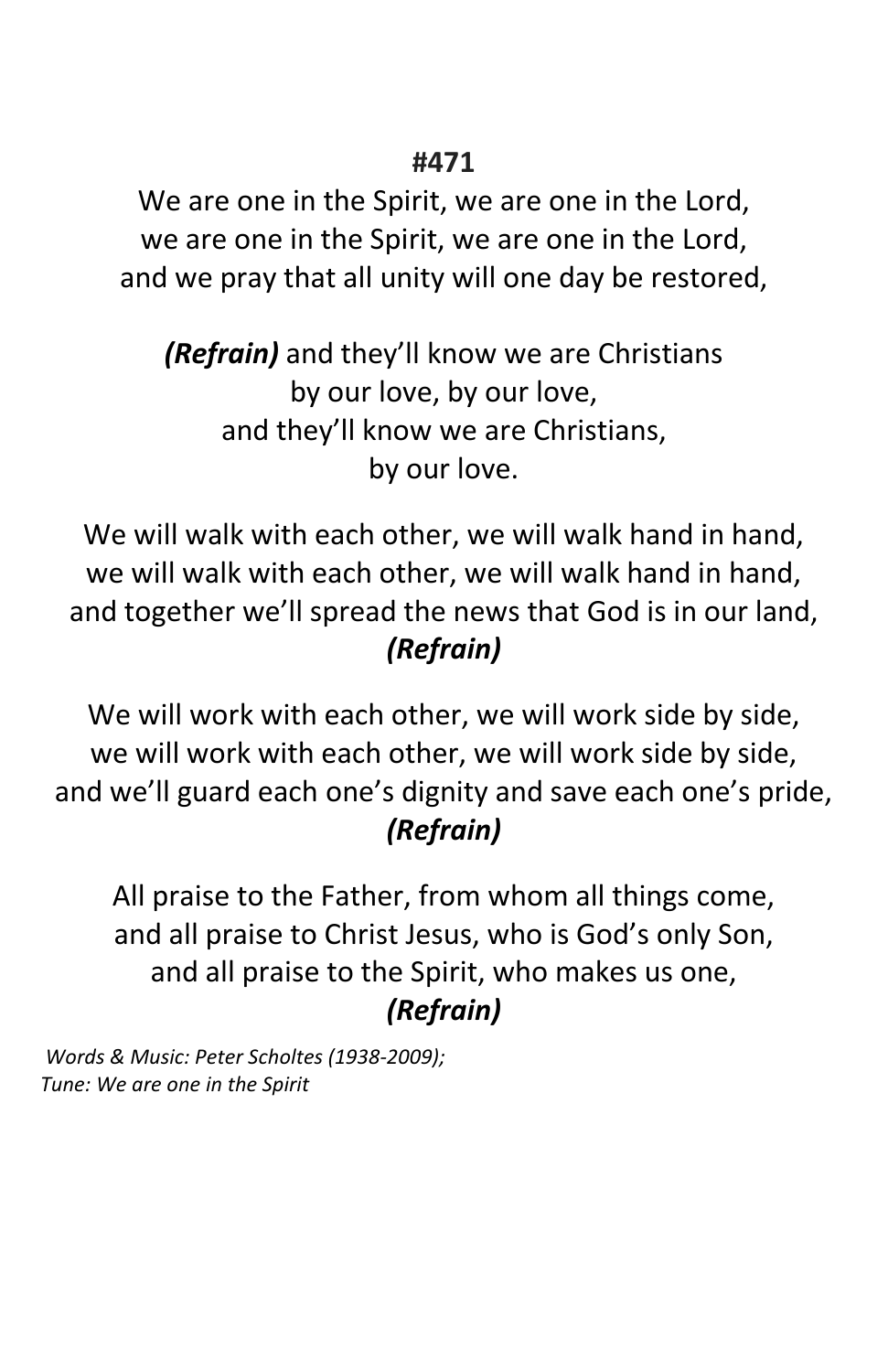#### **#540**

*(Refrain)* One bread, one body, one Lord of all, one cup of blessing which we bless, and we, though many throughout the earth, we are one body in this one Lord.

> Gentile or Jew, servant or free, woman or man, no more. *(Refrain)*

Many the gifts, many the works, one in the Lord of all. *(Refrain)*

Grain for the fields, scattered and grown, gathered to one, for all. *(Refrain)*

Fruit of the vine, gathered and crushed, poured out and blest for all. *(Refrain)*

*Words and Music: John B. Foley (20th century) Tune: One bread, one body*

#### **#830 – Doxology**

Praise God from whom all blessings flow; praise him all creatures here below; praise him above, ye heavenly host; praise Father, Son and Holy Ghost.

*Words: Thomas Ken (1637-1711). Music: Genevan Psalter 1551; Tune: Old 100th*